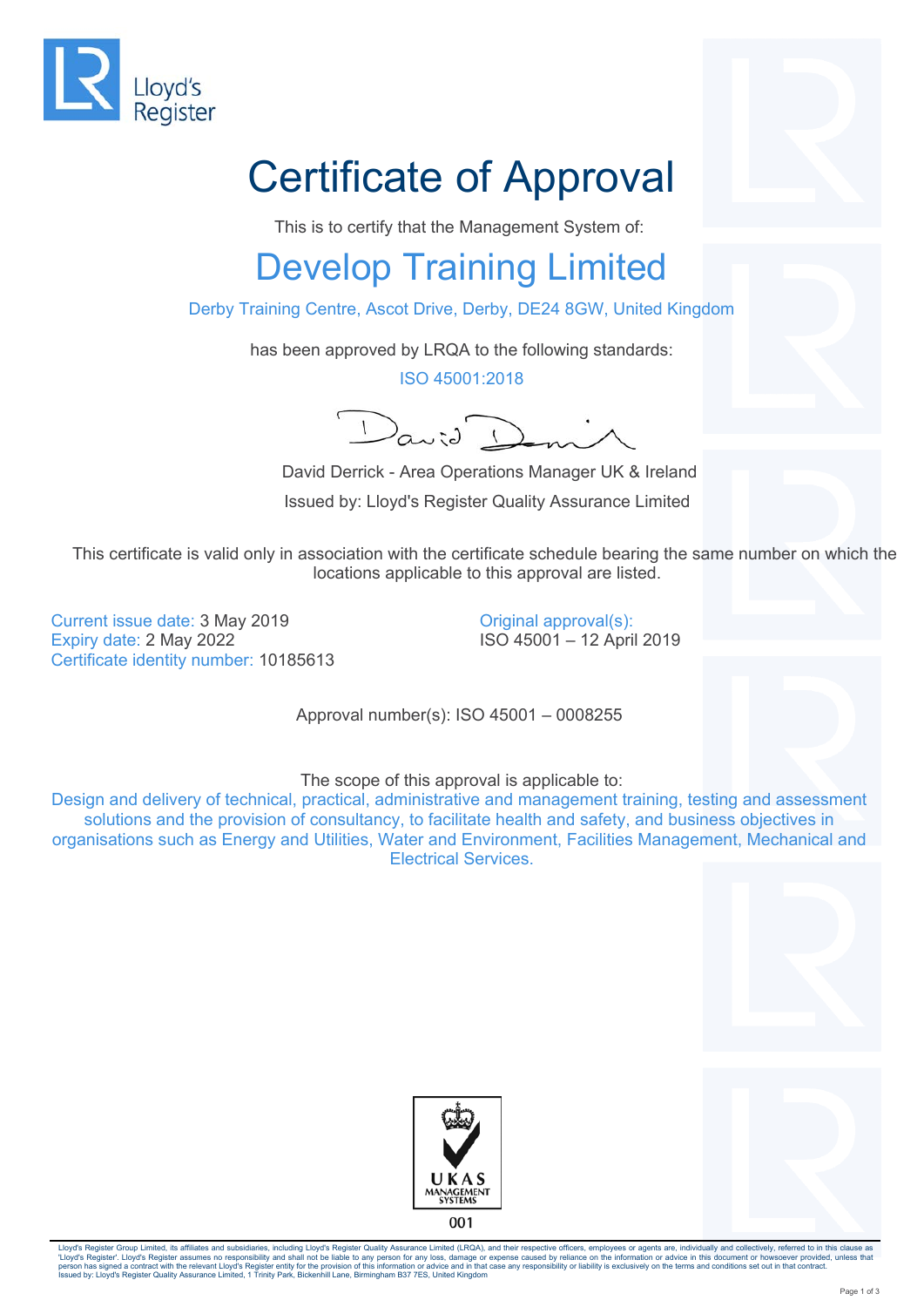

## Certificate Schedule

Certificate identity number: 10185613

| Location                                                                               | <b>Activities</b>                                                                                                                                                                                                                                                                                                                                                                        |
|----------------------------------------------------------------------------------------|------------------------------------------------------------------------------------------------------------------------------------------------------------------------------------------------------------------------------------------------------------------------------------------------------------------------------------------------------------------------------------------|
| Derby Training Centre, Ascot Drive, Derby,<br>DE24 8GW, United Kingdom                 | ISO 45001:2018<br>Design and delivery of technical, practical,<br>administrative and management training, testing<br>and assessment solutions and the provision of<br>consultancy, to facilitate health and safety, and<br>business objectives in organisations such as<br>Energy and Utilities, Water and Environment,<br>Facilities Management, Mechanical and Electrical<br>Services. |
| Linlithgow Training Centre, Mill Road, Linlithgow,<br>EH49 7SF, United Kingdom         | ISO 45001:2018<br>Design and delivery of technical, practical,<br>administrative and management training, testing<br>and assessment solutions and the provision of<br>consultancy, to facilitate health and safety, and<br>business objectives in organisations such as<br>Energy and Utilities, Water and Environment,<br>Facilities Management, Mechanical and Electrical<br>Services. |
| Swindon Training Centre, Frankland Road,<br>Blagrove, Swindon, SN5 8YF, United Kingdom | ISO 45001:2018<br>Design and delivery of technical, practical,<br>administrative and management training, testing<br>and assessment solutions and the provision of<br>consultancy, to facilitate health and safety, and<br>business objectives in organisations such as<br>Energy and Utilities, Water and Environment,<br>Facilities Management, Mechanical and Electrical<br>Services. |





Lloyd's Register Group Limited, its affiliates and subsidiaries, including Lloyd's Register Quality Assurance Limited (LRQA), and their respective officers, employees or agents are, individually and collectively, referred